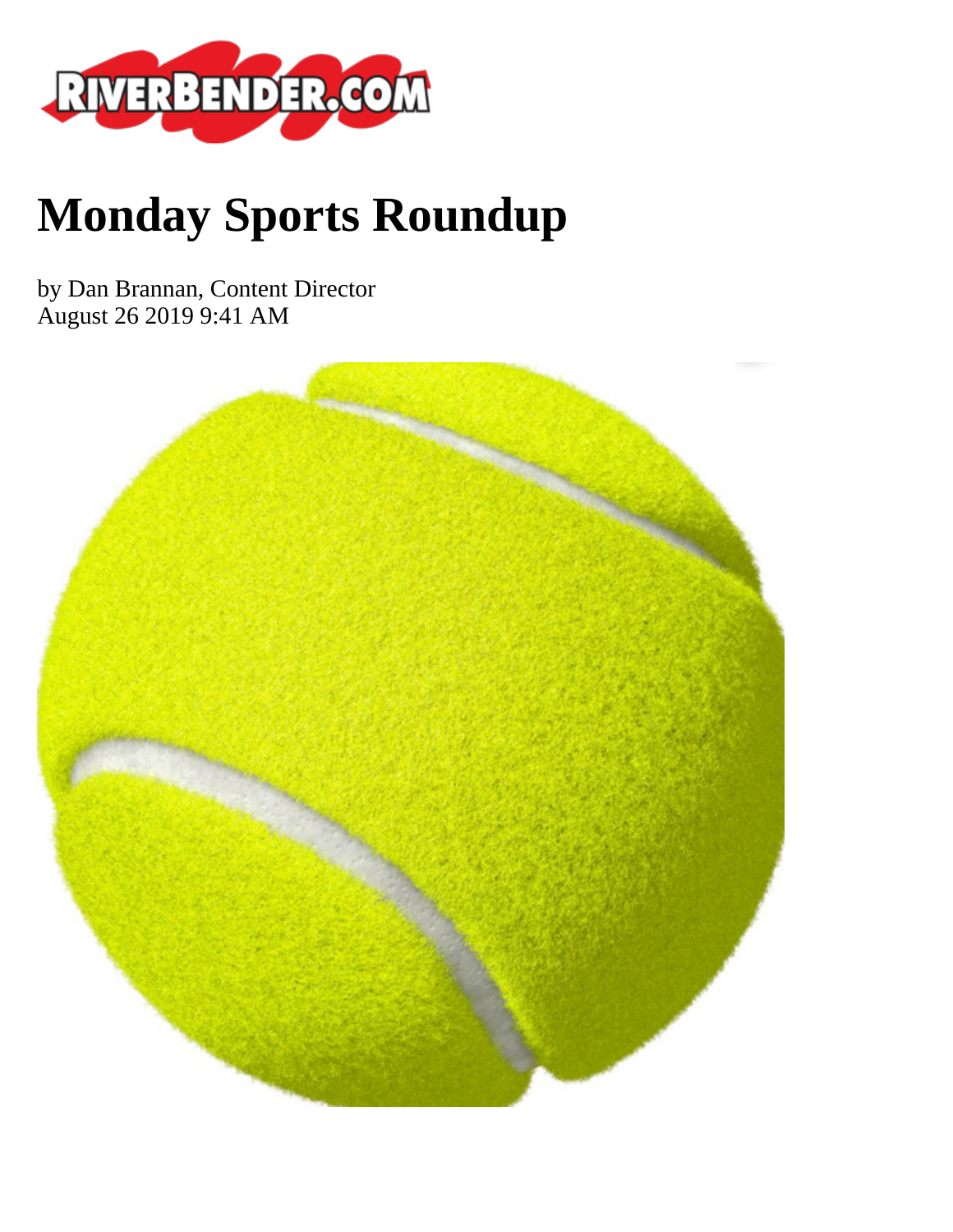#### **SATURDAY, AUGUST 24 SPORTS ROUNDUP**

## **GIRLS TENNIS**

#### **ANDY SIMPSON DOUBLES INVITATIONAL**

**ALTON GETS FOUR TEAMS INTO FINALS, FINISHES FOURTH IN ANDY SIMPSON INVITATIONAL:** The Alton girls tennis team got four of their teams into the finals of their flights while finishing fourth in the Andy Simpson Doubles Invitational tournament, played Saturday at the Alton High tennis courts.

Bradley-Bourbonnais of suburban Chicago won the meet with 36 points, edging out Quincy Notre Dame for the top spot, with the Raiders scoring 33 points. Rochester came in third with 30 points, followed by the host Redbirds with 28 points, with Greenville coming in fifth with 18.5 points, Belleville Althoff Catholic was sixth with 13.5 points, Roxana seventh with 10.5 points, and Collinsville was eighth, scoring nine points.

In the number two doubles final, Claire Moore and Abigail Ley of QND won over Alton' s Val Waters and Nikkie Lowe 6-2, 6-3, it was Sydney Goering and Paulyn Bernadit of the Boilermakers winning over the Redbirds' Paige Rockholm and Lydia Criveau 7-6, 5- 7, 10-5, Maria Sosa and Danae Williams of BBCHS over Abby Scyoc and Katie Saenz of the Redbirds in the number four doubles 6-2, 7-5, and in the number five doubles, Anna Brady and Lydia Taul of Alton lost to McKenna Li and Haley Skinner of the Raiders 6-3, 6-0.

A pair of Roxana teams, Lauren Gegen and Stephanie Kamp at number one, and Lindsey Ratliff and Makenna John at number two, finished in sixth at their respective flights, while both the Redbird teams of Lowe and Walters and Scyoc and Katie Saenz finished fourth in their flights, and the team of Maddie Saenz and Ainsley Fortschneider came in fifth in the number one flight.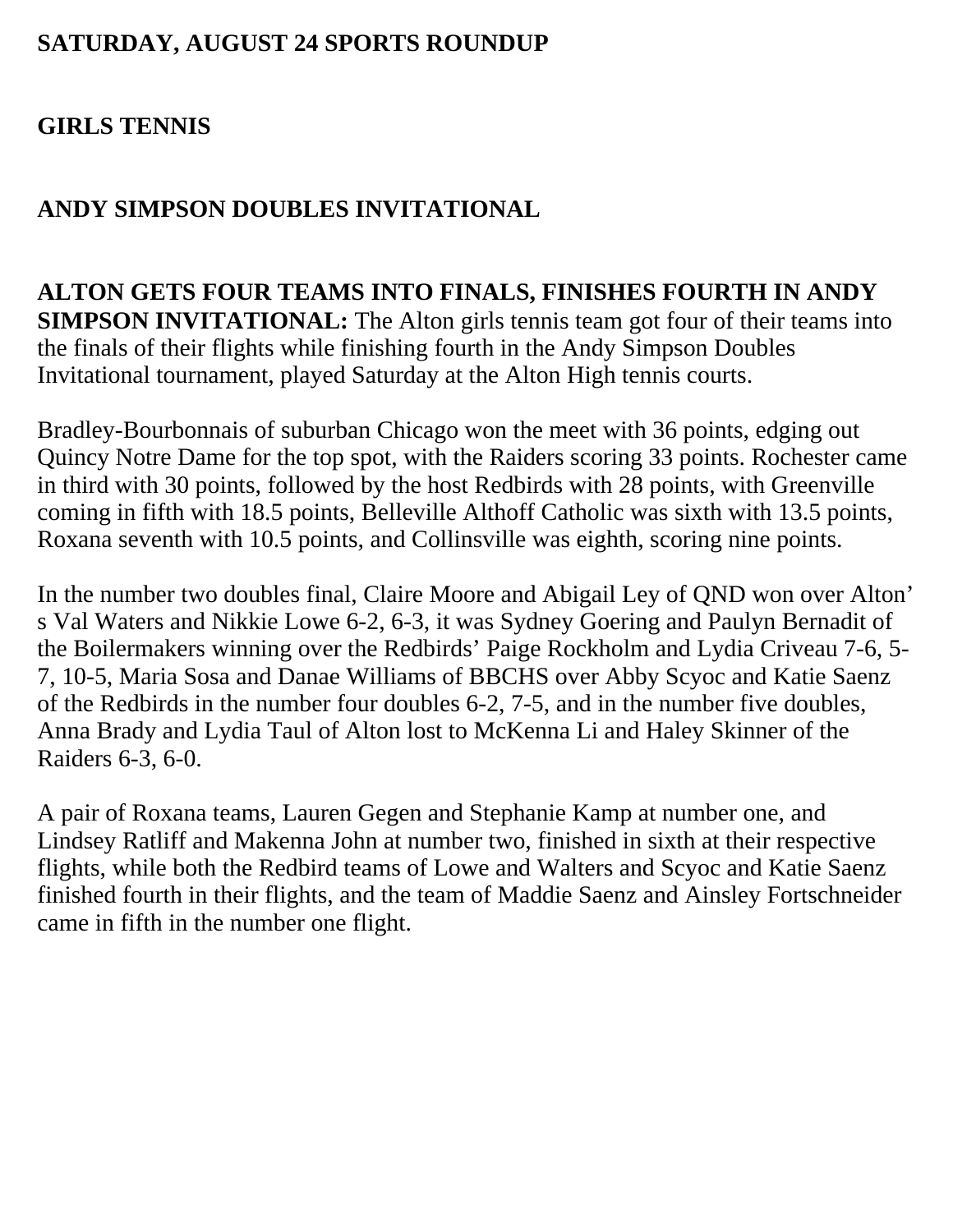## **GIRLS GOLF**

## **MARQUETTE CATHOLIC BLASTOFF TOURNAMENT**

#### **O'FALLON WINS SECOND STRAIGHT TOURNAMENT AS EXPLORERS FINISH FIFTH, REDBIRDS EIGHTH IN BLASTOFF TOURNAMENT:** The Marquette Catholic girls golf team came in fifth in their own Blastoff Tournament on Saturday afternoon at Spencer T. Olin Golf Course at Gordon Moore Park in Alton, while Alton high finished eighth on the day.

For the second consecutive day, O'Fallon came out on top in a tournament, winning the Blastoff with a score of 336, finishing ahead of runner-up Effingham St. Anthony, who shot a team score of 351. Belleville East was third with a score of 364, followed by Belleville West, who shot 373, the host Explorers were next with a 379, then came Effingham, who had a 383, Auburn came in seventh with a 415, the Redbirds were eighth with a 420 score, Pittsfield was ninth with a 427, and Collinsville rounded out the top ten with a 432 score.

Granite City came in  $11^{th}$  with a 440 score, Jersey was  $12^{th}$  with a 468, Carlinville came in 13<sup>th</sup>, scoring 473, Belleville Althoff Catholic was  $14<sup>th</sup>$  with a 495, Father McGivney Catholic was  $15<sup>th</sup>$  at 497, and Civic Memorial was  $16<sup>th</sup>$  with a 509.

Briana McMinn of the Panthers and Gracie Piar of the Explorers tied for the individual championship, with both shooting a six-over-par 78. Macy Ludwig of the Bulldogs came in third with a 79, there was a three-way tie for fourth between Ava Boehm of the Flaming Hearts, Hannah Davis of the Lancers and Dylan Kirchoff of O'Fallon, with all three shooting an 83, Reagan Westendant of St. Anthony was seventh with an 84, and there was a three-way tie for eighth between Kennedy Collier of Effingham, Audrey Cain of Marquette and Chloe Davidson of O'Fallon, with each having an 85.

Natalie Messinger was the top golfer for the Redbirds with a 91, Lexi Schmidtke led the Warriors with a 96, Ellie Hyten was the Griffins' leader with a 102, Hope Ortiz of the Kahoks and Bria Tuttle of Jersey led their teams with a 104 each, both Sarah Floyd and Halee Peterokovich of Roxana had a 121, and Emily DeClue led the Eagles with a 124.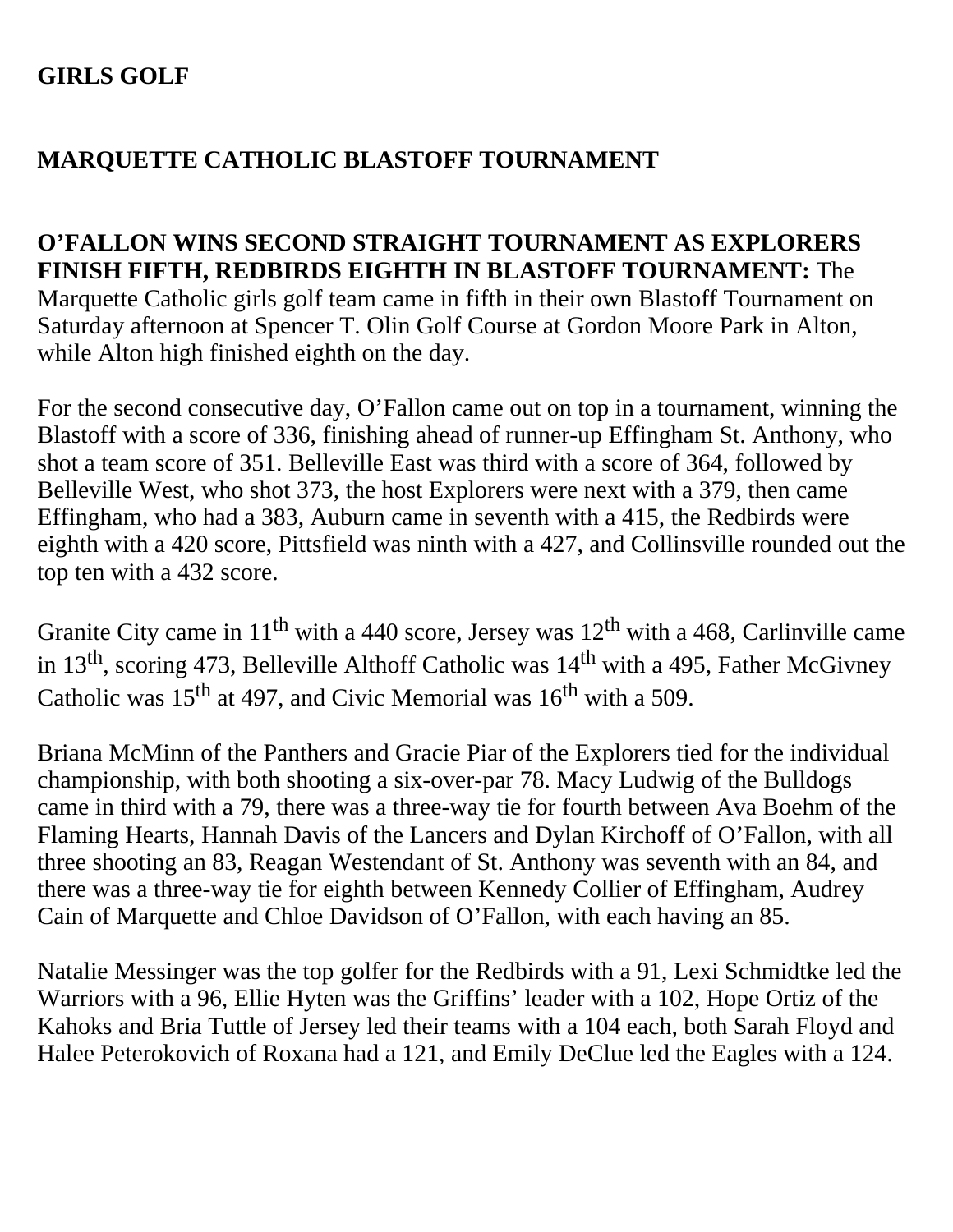## **SPORTS SCOREBOARD**

#### **GIRLS TENNIS**

## **ANDY SIMPSON DOUBLES TOURNAMENT AT ALTON HIGH SCHOOL**

#### **TEAM STANDINGS**

Bradley-Bourbonnais – 36

Quincy Notre Dame – 33

Rochester – 30

Alton  $-28$ 

Greenville – 18.5

Belleville Althoff Catholic – 13.5

 $Roxana - 10.5$ 

Collinsville – 9

#### **GIRLS GOLF**

#### **MARQUETTE CATHOLIC BLASTOFF TOURNAMENT AT SPENCER T. OLIN GOLF COURSE, ALTON**

#### **TEAM STANDINGS**

O'Fallon – 336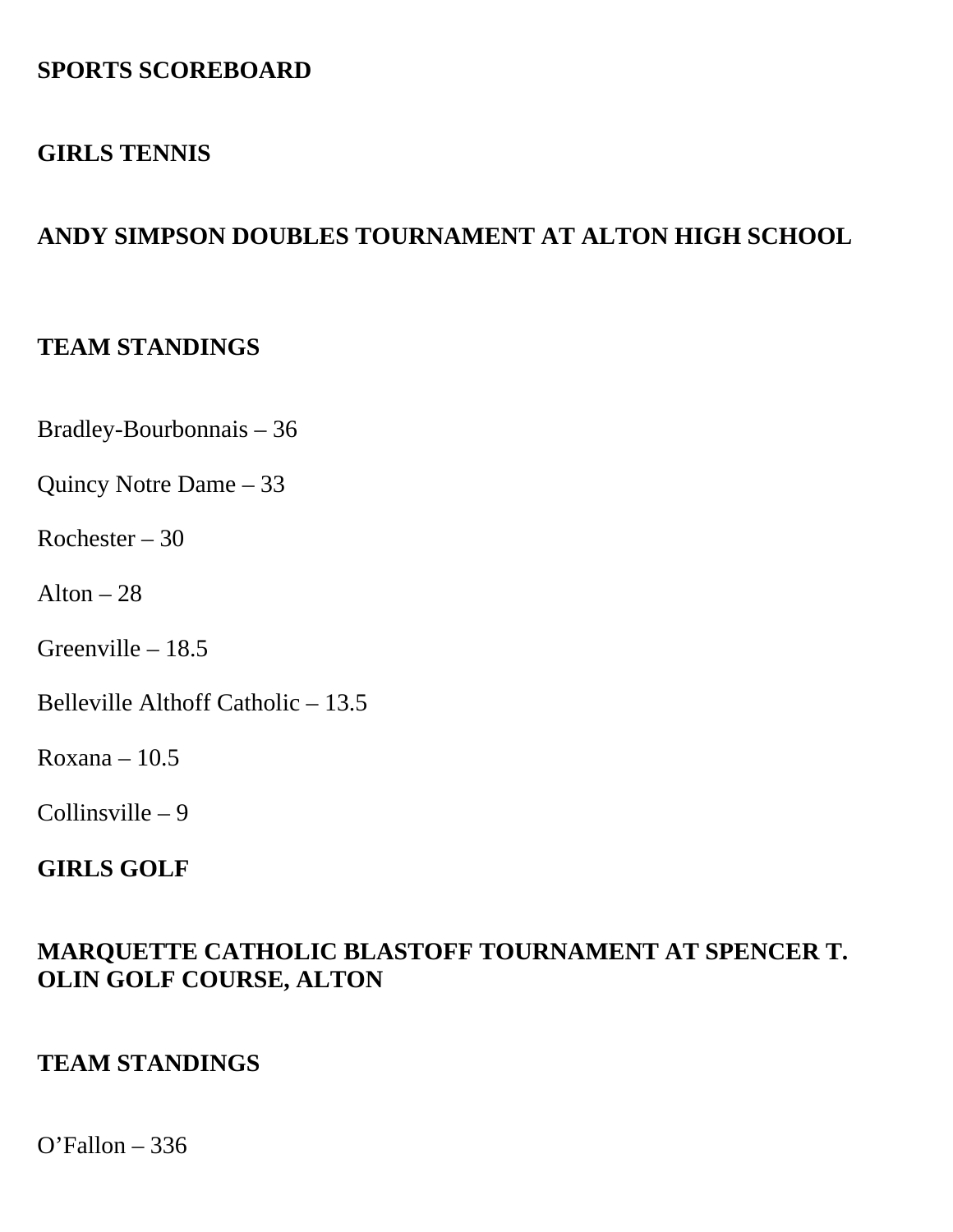Effingham St. Anthony – 351

Belleville East – 364

Belleville West – 373

Marquette Catholic – 379

Effingham – 383

Auburn  $-415$ 

Alton  $-420$ 

Pittsfield – 427

Collinsville – 432

Granite City – 440

 $Jersey - 468$ 

Carlinville – 473

Belleville Althoff Catholic – 495

Father McGivney Catholic – 497

Civic Memorial – 509

#### **INDIVIDUAL STANDINGS (TOP TEN)**

Briana McMinn (O'Fallon) – 78

Gracie Piar (Marquette Catholic) – 78

Macy Ludwig (Effingham St. Anthony) – 79

Hannah Davis (Belleville East) – 83

Ava Boehm (Effingham) – 83